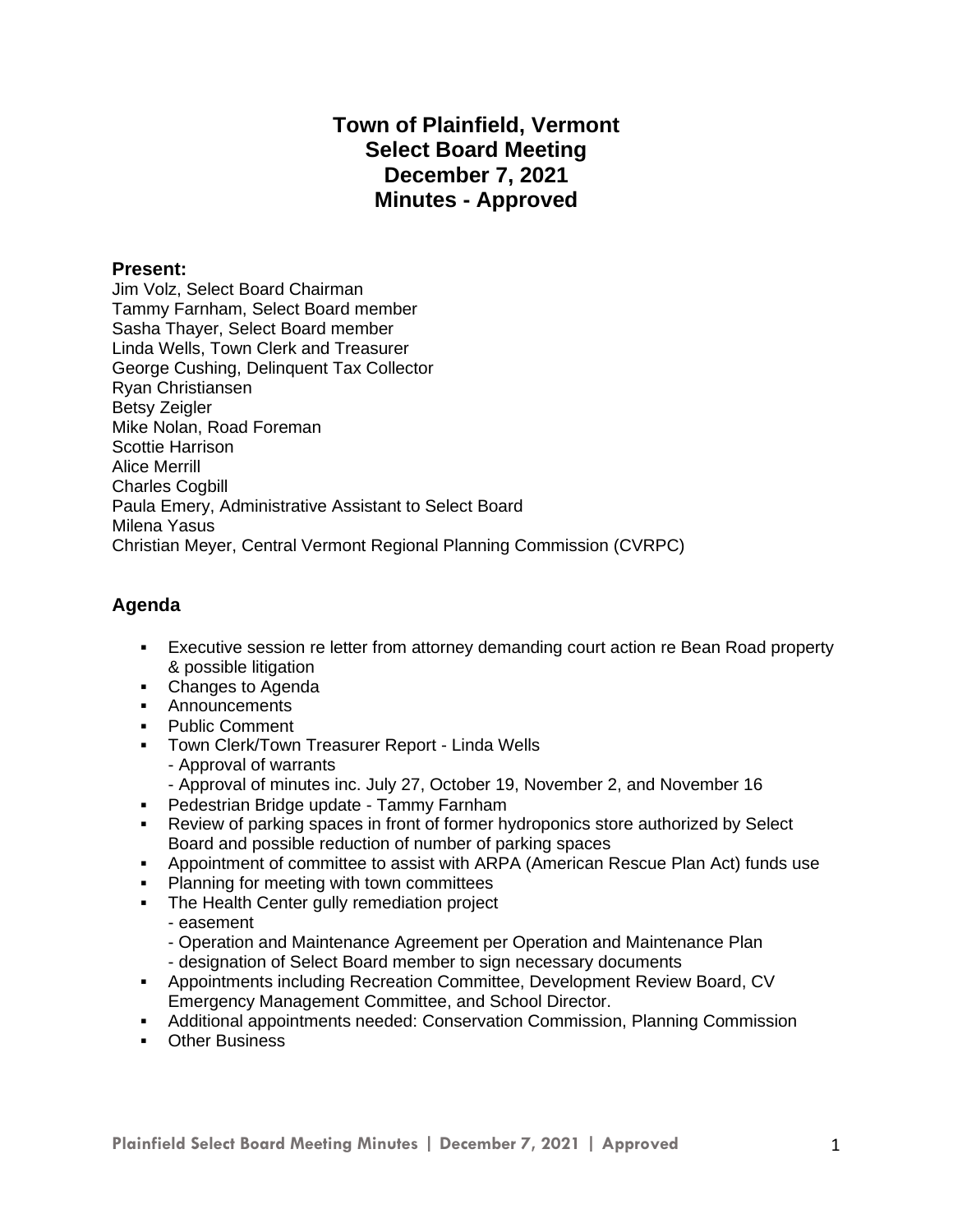# **Executive Session: Letter from Attorney Demanding Court Action Regarding Bean Road Property & Possible Litigation**

Executive session commenced at 6:30 PM and concluded at 6:55 PM. No action was taken.

# **Chairman Volz called the meeting to order at 7:00.**

## **Changes to Agenda**

- **■** Melina Yasus scheduled to arrive at 7:15, so move School Board Appointment up on the agenda
- shorten parking spaces agenda item
- add Jay Southgate Old Fire House
- add New Employee Advertising Job Description and Compensation

## **Announcements**

Thayer reminded all to wear masks, get vaccinated and to work together as a community to prevent the spread of COVID 19. Discussion about mask mandates will be on a future meeting agenda.

## **Public Comment**

There was no public comment.

## **Town Clerk/Town Treasurer Report - Linda Wells**

Approval of Warrants

**Farnham moved to approve payroll warrants** for November 19, 25, and December 3, **and accounts payable warrants** for November 17, 24, and 29. **The motion** was a**pproved unanimously.** 

Approval of Select Board meeting minutes for July 27, October 19, November 2, and November 16

There was no meeting on November 2. **Thayer moved to approve November 16 minutes and the motion was approved unanimously.** 

Wells reported that, due to an immediate vacancy on the Road Crew, she has received offers from two people to fill-in. Mike Nolan detailed the options: 1) Dale Blair will plow the parking lots and smaller areas that the large plows can't do for \$225.00 per plow (not per storm), using his own truck. 2) Tim Davis is willing to fill-in, using the town's smaller truck, as a temporary contract laborer for \$25.00 per hour.

**Thayer moved to hire Tim Davis in a part-time, temporary, at will capacity for \$25.00 per hour with no benefits. The motion was approved unanimously.** 

**Thayer moved to allow Nolan to contract with Dale Blair at \$225.00 per plowing to do the parking lots, Harvey Hill, Mill Street Park, etc. with his own truck. The motion was approved unanimously.** 

Referring to the Winter Parking Ban, Nolan stated that he put notices about towing onto vehicles still parked in the street overnight. He asked the SB about towing them. Emery stated that the presence of Daniels Co. vehicles in the parking lots causes a shortage of overnight parking.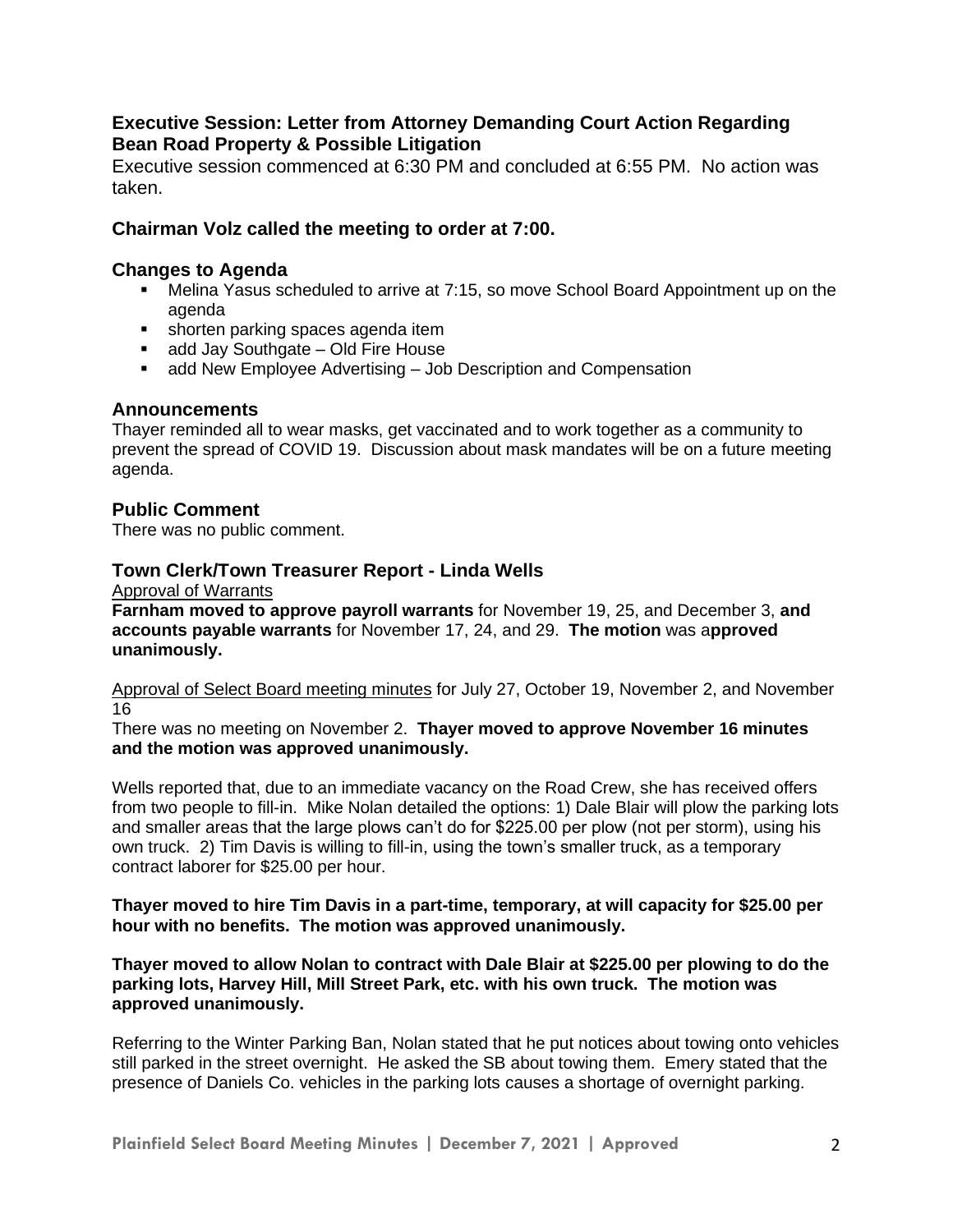**Thayer moved to delegate authority to tow vehicles to Nolan. The motion was approved unanimously.** Volz and Farnham offered to assist Nolan with this task if needed, as he's short staffed.

### **School Board Interview with Milena Yasus**

Milena Yasus attended in person and gave a brief presentation about her interest in serving as Twinfield School Director. Her children went to Twinfield, and she has both worked and volunteered at there. Yasus worked as the executive assistant to the Provost at Norwich University for 21 years. She is now retired and would like to return to service in Plainfield. The SB thanked her for coming to meet with them in person and for offering to fill the vacant School Director seat.

### **Pedestrian Bridge Update - Tammy Farnham**

Farnham reported that she met with VHB Engineering and Daniels Company on Friday, December 3. The Daniels Co. has requested an extension of the single lane traffic permit. They are currently pouring concrete and using heat blankets to keep it warm enogh to set and dry. This will take two weeks and then they'll pour the sidewalk. They expect to remove the traffic barriers and return the bridge to two lanes in late December. They plan to stop work in January and February and then resume in March to finish the job. The project deadline is July 31, 2022. They expect to meet this deadline.

Before leaving for the winter, they will move the concrete barriers and traffic barriers. They will cover the newly poured sidewalk with plastic to protect it during their absence.

They will move on to repairing the other side of the deck in the spring and then repave the bridge surface in June/July.

Thayer brought up the current condition of the bridge surface and asked about temporary repairs. Farnham confirmed that she spoke with them about this and that they intend to patch the holes in the bridge before leaving for the winter.

Farnham circulated a change order she received for the addition of the rear entrance to the apartment building for \$1,211.68.

Farnham spoke with Alice Merrill about grants for repairs to the decking on the upstream side of the bridge. Merrill will look for funding sources. Daniels Co. will provide an estimate for the job soon.

### **Review of Parking Spaces in Front of Former Hydroponics Store Authorized by Select Board and Possible Reduction of Number of Parking Spaces**

Farnham said that the SB needs to notify the owner of the Hardware Store building about the issues with parking. **Thayer requested that the item be on the December 21 agenda. Volz will send the property owner an email requesting that he attend the meeting and bring documentation of his ownership of the parking spaces and property lines to the meeting.**

Emery asked if the Daniels Co. equipment will be removed from the Route 2 town parking lot when they leave for the winter. Farnham said that their use of that lot required a permit and they will have to leave material there. That lot will not be made available for winter parking.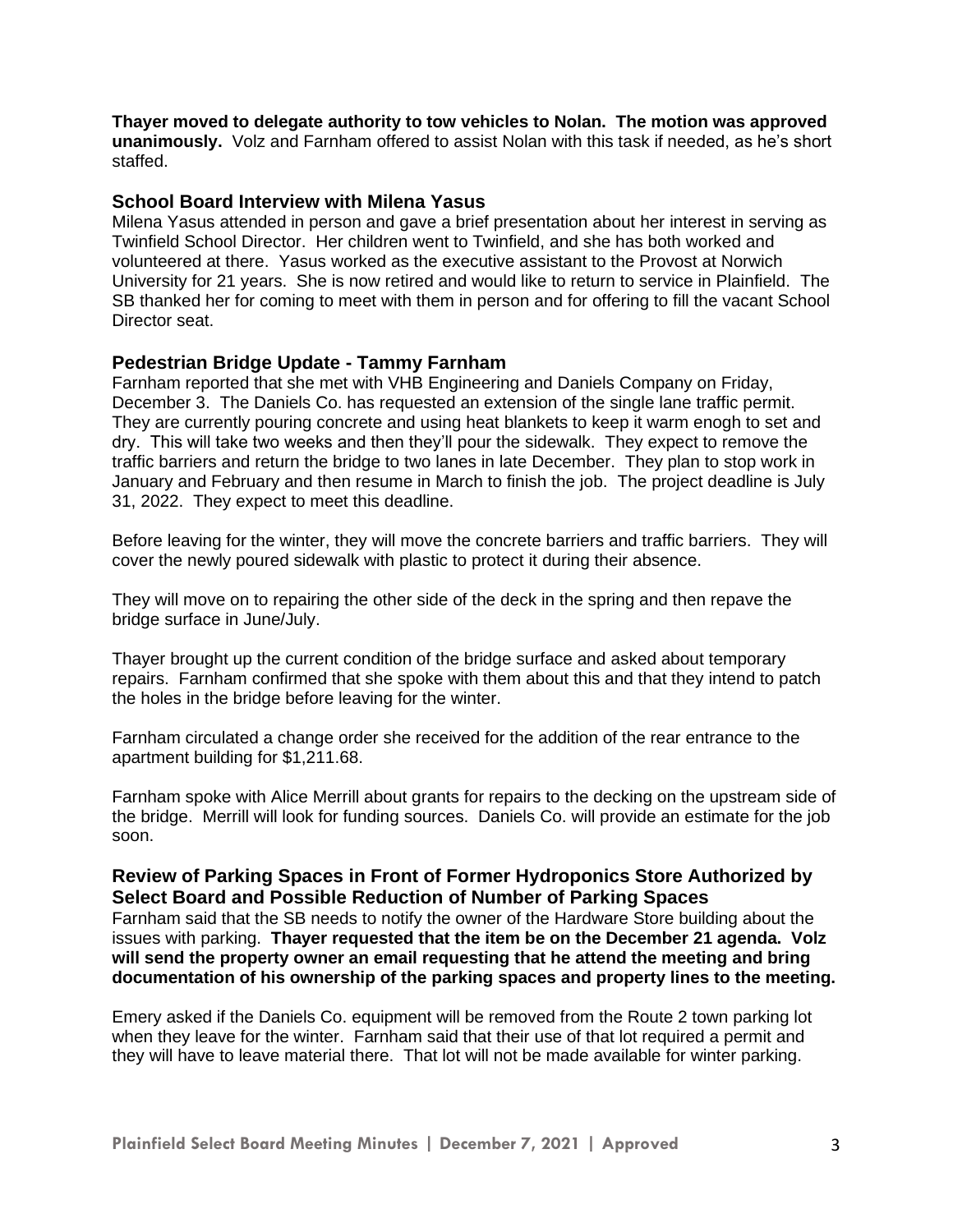Ryan Christiansen spoke to the issue of parking in front of the Hardware Store. [Christiansen's family owned the building until recently.] He stated that the town has never been able to support claims of town property in front of that building. He suggested that the town also bring documentation of ownership of the parking in front of the Hardware Store to the meeting. He stated that there are seven approved town parking spaces in front of that building and that the entire thruway belongs to the building and not the town, because the property line of the building goes all the way to Route 2.

Thayer suggested looking at the Grand List and tax maps.

# **Appointments: Recreation Committee, Development Review Board, Central Vermont Emergency Management Committee, and School Director.**

This item was moved up on the agenda.

- **Thayer moved to appoint Mary Niebling to the Development Review Board. The motion was approved unanimously.**
- **Thayer moved to appoint Greg Light to the Central Vermont Emergency Management Committee. The motion was approved unanimously.**
- **Thayer moved to appoint Milena Yasus to the Twinfield School Board. The motion was approved unanimously.**
- **Thayer moved to appoint Ryan Gillard to the Recreation Committee. The motion was approved unanimously.**

# **Appointment of Committee to Assist with ARPA (American Rescue Plan Act) Funds Use**

Farnham suggested that the SB develop a questionnaire or some way of vetting and selecting members of the committee. She recommended that Thayer begin a draft description of the task of the committee for the other SB members to revise. **This item was added to the December 21 SB meeting agenda and Thayer will draft a description and circulate it.** 

# **The Health Center Gully Remediation Project**

Christian Meyer of the Central Vermont Regional Planning Commission attended the meeting to discuss the gully remediation project on the bank of the Winooski behind the Health Center. Thayer apologized for not circulating materials on this topic to the SB. She asked Meyer to provide an overview for the SB. Meyer noted two things that the town needs to be aware of:

- 1. There will be a Maintenance Agreement that gives the town responsibility for a stormwater abatement project that requires that an excavator access the site to remove silt every five years.
- 2. The town needs an easement in order to access the site through the Matthew and Health Center properties.

Thayer confirmed that the town will need two easements, the expense of which will be covered by the project.

Meyer stated that the town's responsibility is to remove silt every five years. The state will be responsible for inspection with occasional tree and log movement to provide woody debris in the gully. All of the above information is included in an engineering report.

Meyer clarified that the agreement is for a minimum of ten years, but ideally for the lifetime of the infrastructure.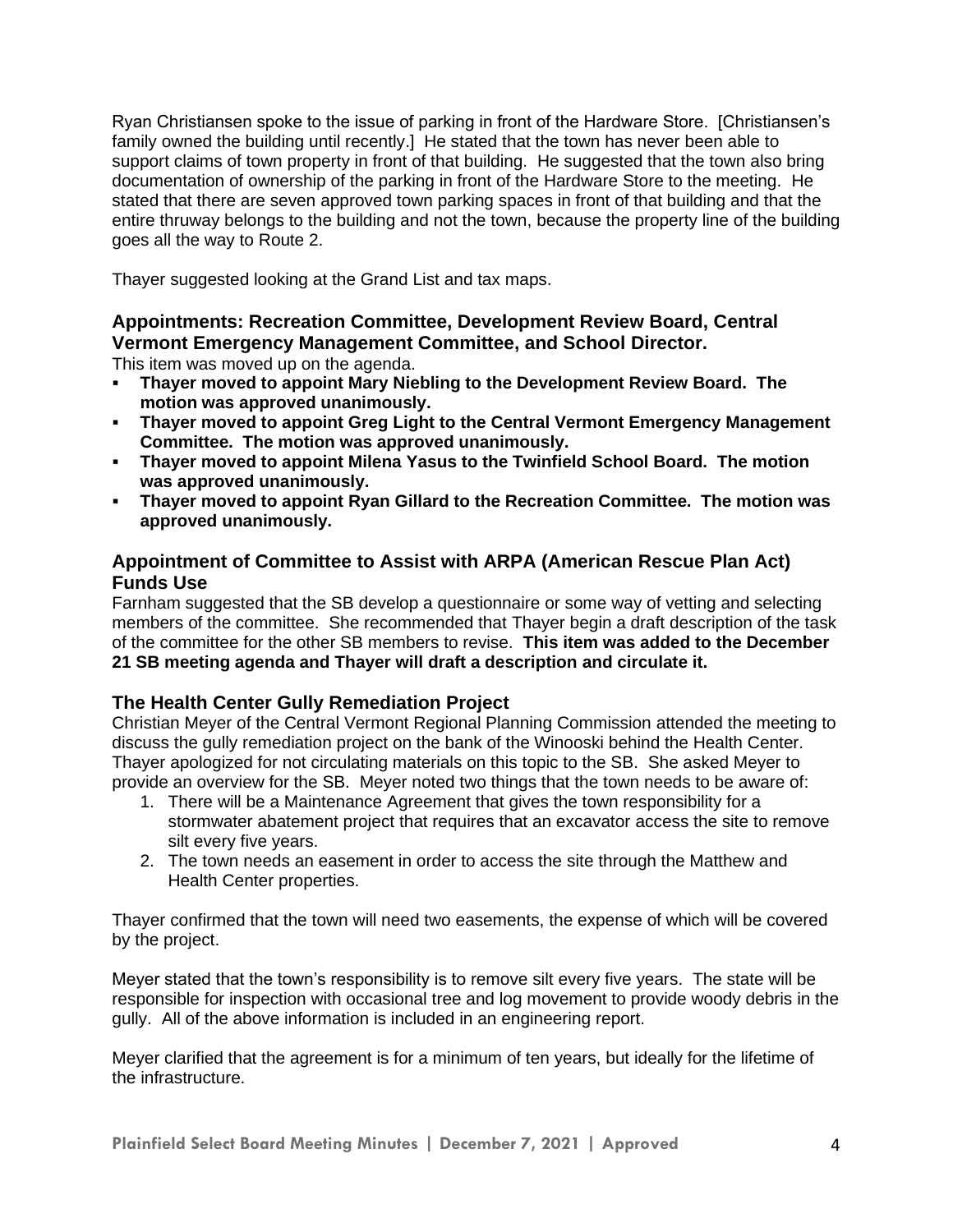#### **Announcement**

Thayer announced that there is funding available for septic improvements and asked Farnham to post it to the town.

### **Planning for Meeting with Town Committees**

Thayer reminded the SB of this idea from a previous meeting and suggested reaching out to committee chairs to find out when they would like to come. She requested that Volz add this to his letter to committees about budgets. These updates will be in addition to the Town Meeting updates and put it on the agenda for Town Meeting so that people are aware that it is happening.

#### **Old Fire House – Jay Southgate**

Farnham reported that she and Volz read through emails from Karen Storey, Zoning Officer, to determine the legality of removal and reconstruction of the Old Fire House by Southgate. Volz noted two issues: 1) Can we allow someone to take it down now without violation of regulations or laws; and 2) Will that interfere with the construction of something there later. Volz quoted Vermont Statute *[24 VSA Section 4414.](https://legislature.vermont.gov/statutes/section/24/117/04414)*

(F) Local historic districts and landmarks.

(i) Bylaws may contain provisions for the establishment of historic districts and the designation of historic landmarks. Historic districts shall include structures and areas of historic or architectural significance and may include distinctive design or landscape characteristics, areas, and structures with a particular relationship to the historic and cultural values of the surrounding area, and structures whose exterior architectural features bear a significant relationship to the remainder of the structures or to the surrounding area. Bylaws may reference National and State Registers of Historic Places, properties, and districts. A report prepared under section 4441 of this title with respect to the establishment of a local historic district or designation of an historic landmark shall contain a map that clearly delineates the boundaries of the local historic district or landmark, justification for the boundary, a description of the elements of the resources that are integral to its historical, architectural, and cultural significance, and a statement of the significance of the local historic district or landmark.

(ii) With respect to external appearances and other than normal maintenance, no structure within a designated historic district may be rehabilitated, substantially altered, restored, moved, demolished, or changed, and no new structure within an historic district may be erected without approval of the plans therefor by the appropriate municipal panel. The panel shall consider the following in its review of plans submitted:

(I) The historic or architectural significance of the structure, its distinctive characteristics, and its relationship to the historic significance of the surrounding area.

(II) The relationship of the proposed changes in the exterior architectural features of the structure to the remainder of the structure and to the surrounding area.

(III) The general compatibility of the proposed exterior design, arrangement, texture, and materials proposed to be used.

(IV) Any other factors, including the environmental setting and aesthetic factors that the panel deems to be pertinent.

(iii) When an appropriate municipal panel is reviewing an application relating to an historic district, the panel:

(I) Shall be strict in its judgment of plans for those structures deemed to be valuable under subdivision  $(1)(F)(i)$  of this section, but is not required to limit new construction, alteration, or repairs to the architectural style of any one period, but may encourage compatible new design.

(II) If an application is submitted for the alteration of the exterior appearance of a structure or for the moving or demolition of a structure deemed to be significant under subdivision  $(1)(F)(i)$  of this section,

**Plainfield Select Board Meeting Minutes | December 7, 2021 | Approved** 5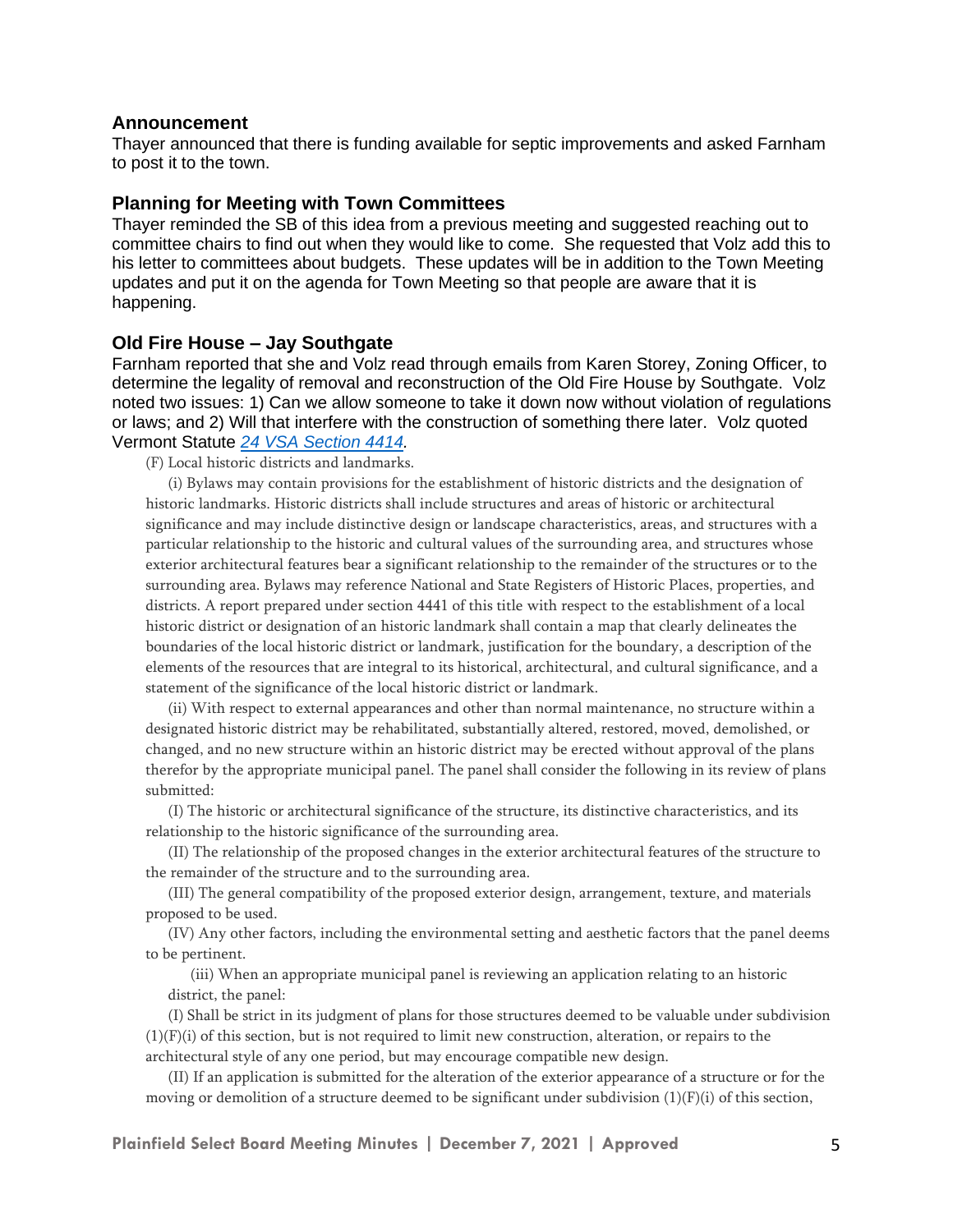shall meet with the owner of the structure to devise an economically feasible plan for the preservation of the structure.

(III) Shall approve an application only when the panel is satisfied that the proposed plan will not materially impair the historic or architectural significance of the structure or surrounding area.

(IV) In the case of a structure deemed to be significant under subdivision  $(1)(F)(i)$  of this section, may approve the proposed alteration despite subdivision  $(1)(F)(ii)(III)$  of this section if the panel finds either or both of the following:

> (aa) The structure is a deterrent to a major improvement program that will be of clear and substantial benefit to the municipality.

(bb) Retention of the structure would cause undue financial hardship to the owner.

(iv) This subdivision (1)(F), and bylaws issued pursuant to it, shall apply to designation of individual landmarks as well as to designation of local historic districts. A landmark is any individual building, structure, or site that by itself has a special historic, architectural, or cultural value.

(v) The provisions of this subdivision  $(1)(F)$  shall not in any way apply to or affect buildings, structures, or land within the "Capitol complex," as defined in 29 V.S.A. chapter 6.

Volz expressed concern about the legality of removal of a historic building from a historic district without doing more research. Farnham suggested contacting the town's attorney. Thayer reminded the SB of the concern expressed by Greg Light that the building will not make it through the winter this year and will present a financial hardship to the town if it collapses or falls into the river.

There was agreement that the building needs to be removed for safety reasons. Southgate wanted to remove the building last week and this week.

Volz said that Southgate will take it down and replace it with one that looks like it. Farnham said that she spoke with Southgate today and they discussed that the town will could pay him to remove the building and then charge him that amount to purchase the building and lot. They discussed the amount of \$7,500. Whether the lot is grandfathered-in is a question Storey has been asked to determine.

Farnham expressed concern about the risk of paying someone to take the building down and then they decide not to rebuild and the town has to pay for the removal.

**Volz will contact the Department of Historic Preservation about this issue as soon as possible and send the information around to the SB. The SB discussed holding a special meeting on Thursday, December 9. Farnham will speak with Southgate and then follow up with SB members.**

Emery suggested contacting Suzanne Jamele. Volz will call her.

#### **Other Business**

There was no Other Business.

### **Thayer moved to end the meeting at 8:47PM. The motion was approved unanimously.**

Respectfully submitted by Paula Emery.